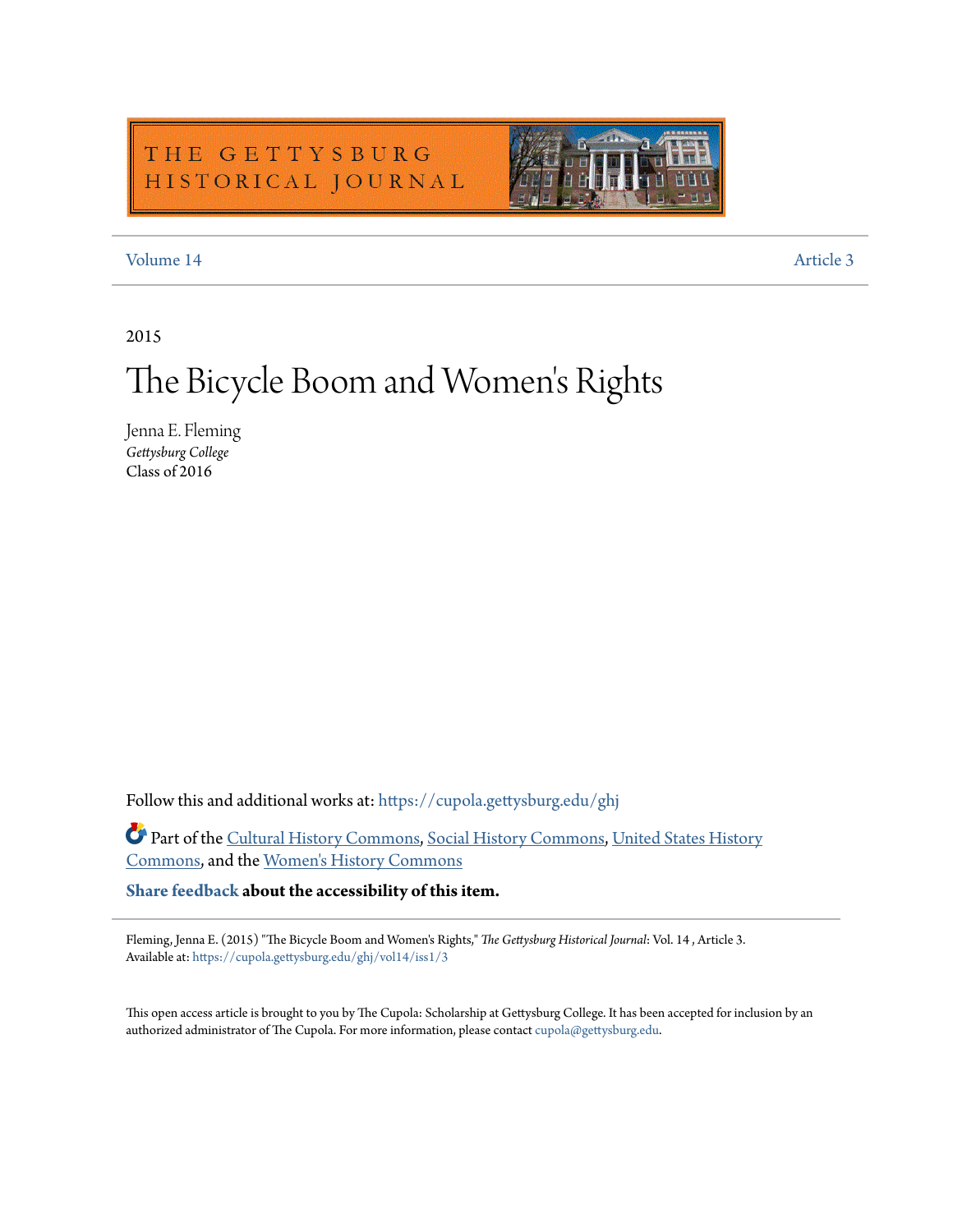# The Bicycle Boom and Women's Rights

#### **Abstract**

The increasing popularity and widespread use of the bicycle in the United States during the late nineteenth and early twentieth centuries directly contributed to the movement for women's rights in the following decades. The sense of independence cycling afforded to women, as well as the opportunities for unification in defense of a cause that arose in light of controversies over the pursuit, were important in forming the foundation for later events.

#### **Keywords**

Women's Rights, Bicycle, Transportation, Industry, Invention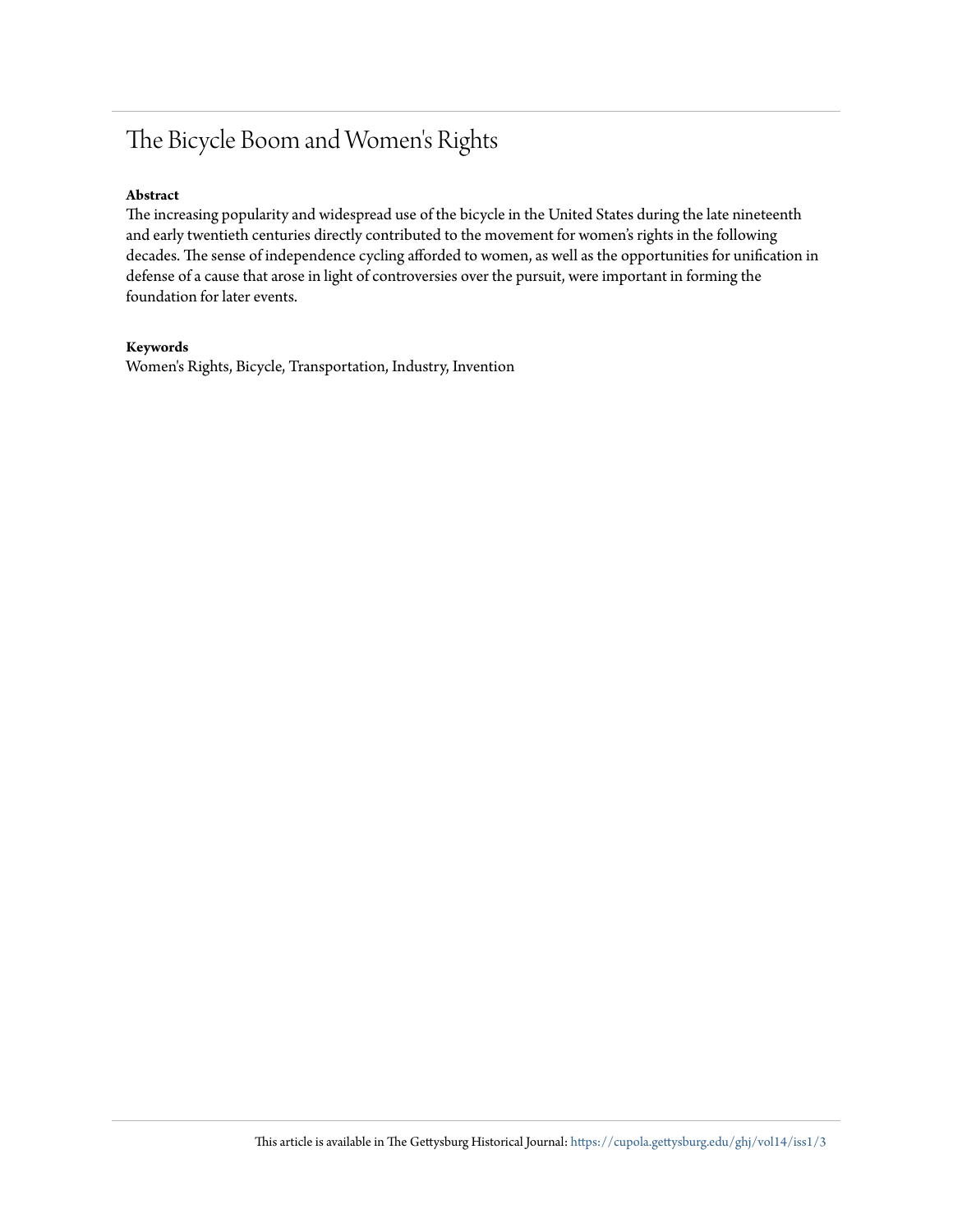# **The Bicycle Boom and Women's Rights** By: Jenna Fleming

For approximately two decades during the late nineteenth and early twentieth centuries, citizens of the United States remained captivated by a revolutionary and wildly popular innovation: the bicycle. Cycling offered opportunities for transportation, exercise, and social interactions, connecting Americans by providing them with a shared experience. The bicycle was particularly influential upon women, and as a result of its rapid rise in popularity, a nationwide conversation about gender roles and relations was ignited. Female riders, also known as "wheelwomen," took initiative to refute criticisms of bicycle use within both the public and private spheres.<sup>[1](#page-2-0)</sup> The organization and collaboration these women employed, along with the sense of unity they achieved, became a factor in the advancement of the movement for women's rights during the twentieth century.

Though early incarnations of the bicycle were first made available in North America during the 1860s, these primitive models failed to gain widespread use. Following a variety of improvements that increased the bicycle's safety and availability, growing enthusiasm for the sport emerged in the late  $1880s$ <sup>[2](#page-2-1)</sup> While the bicycle was used extensively by Americans from approximately 1885 to 1905, it was during the 1890s that the machine enjoyed the height of its popularity. The terms "bicycle boom" and "cycling craze" are therefore most often used to refer to this decade, though a definition of the trend cannot be restricted to any such sharply defined period of time.<sup>[3](#page-2-2)</sup> It is also important to note that different regions of the United States experienced peaks in the popularity of bicycling at different times; large urban centers like Boston and Philadelphia saw early appearances of the trend, while more time was necessary for its diffusion to rural areas.

The new form of transportation presented by the bicycle was accessible and attractive to both men and women of middle- to upper-class backgrounds. The extent to which the invention permeated American society can be seen through the frequency with which it was addressed in publications and popular culture of the time. Stories about cyclists could be found in many

<span id="page-2-0"></span> $1$  Ellen Gruber Garvey, "Reframing the Bicycle: Advertising-Supported Magazines and Scorching Women," *American Quarterly* 47, no. 1 (1995): 67.

<span id="page-2-1"></span> $2$  Richard Harmond, "Progress and Flight: An Interpretation of the American Cycle Craze of the 1890s," *Journal of Social History* 5, no. 2 (Winter 1971-1972): 236.

<span id="page-2-2"></span><sup>3</sup> David V. Herlihy, *Bicycle: The History* (New Haven: Yale University Press, 2004), 282.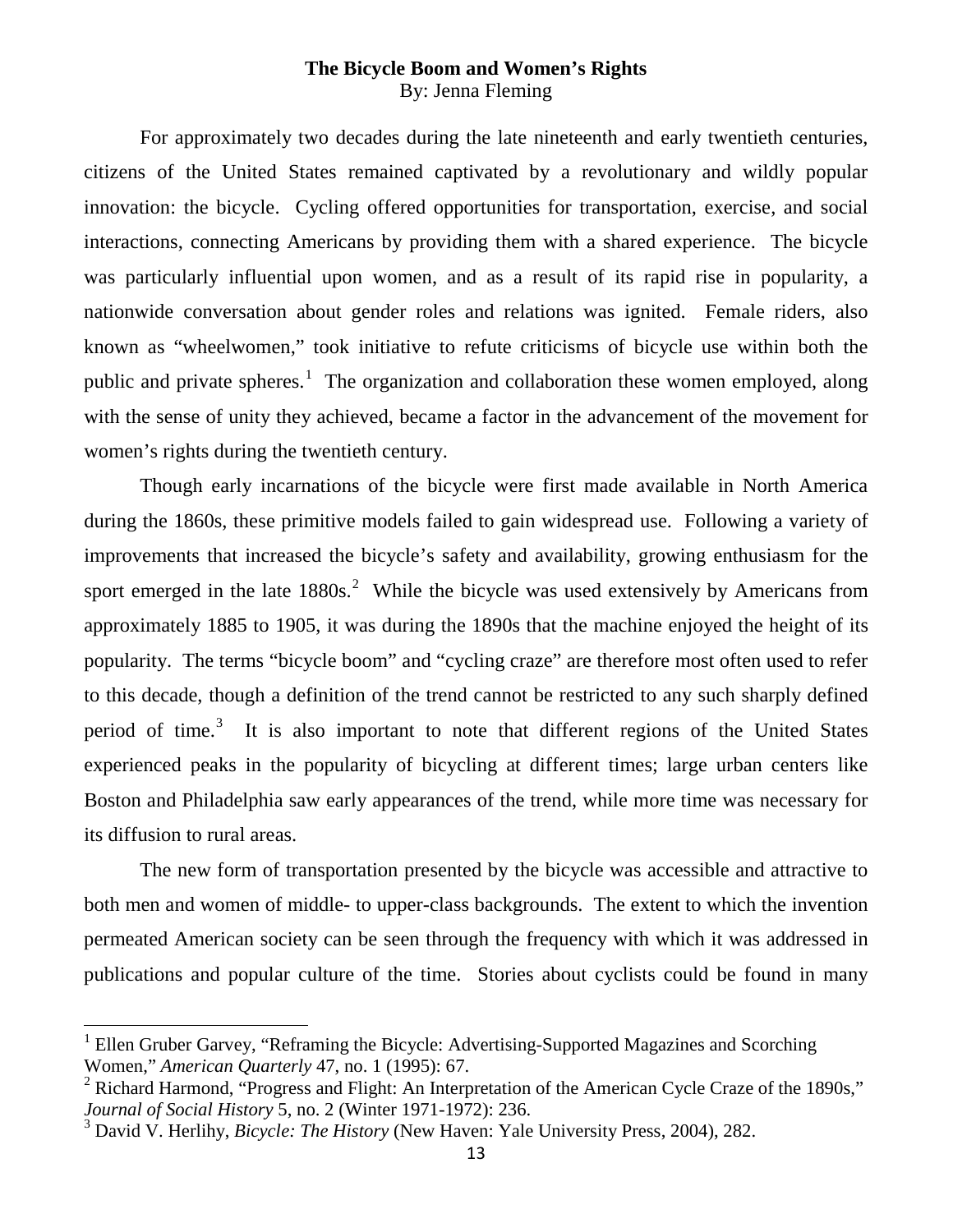widely-read publications, such as *Godey's Magazine* and *The Saturday Evening Post*, and songs that referenced the subject, like "Daisy Bell," became well-known. Depictions of the machine appeared in illustrations and advertisements, and some of the first celebrity athletes gained fame as a result of the sport.<sup>[4](#page-3-0)</sup>

Statistics regarding nationwide bicycle use during the years of the boom are not widely available, but smaller-scale observations can be used to make inferences about general trends. In 1895, officials in Minneapolis, Minnesota, kept records of traffic patterns, which provide some insight into the prevalence of the bicycle in urban centers. Conducting a survey of traffic at the busy central intersection of Nicollet Avenue and Fifth Street, city engineers noted that "the average bicycle count on Nicollet Avenue in 1895 might have been around 4,000 per day – close to half of all traffic."<sup>[5](#page-3-1)</sup> Though exact figures are not available, estimates of sales by the largest bicycle manufacturers suggest that by 1896, about four million Americans were participating in the pastime.<sup>[6](#page-3-2)</sup> Clearly, cycling was a leisure activity enjoyed by many citizens, and it held a unique status as a one in which both men and women could partake. This possibility brought many criticisms of as well as diverse opportunities for female cyclists.

With the rapid increase in the popularity of cycling for women came objections from several sources concerned with preserving traditional gender roles. Victorian social ideals were widely accepted at the genesis of the bicycle boom in the late nineteenth century. Within this system, the sexes were relegated to distinct social spheres, with men occupying the public world of business and women confined to the private life within the home. Female independence was discouraged as popular culture portrayed women as sensitive, vulnerable, and submissive to authority. Conversely, bicycling involved young women spending a substantial amount of time outside of their homes, unsupervised by family members or other acceptable chaperones. Access to the vehicle allowed them the freedom to travel where, when, and with whom they chose.<sup>[7](#page-3-3)</sup> It was feared that this increased sense of liberation would provide young women with the opportunity to be led into dangerous situations or make irresponsible choices, compromising their morals and jeopardizing their reputations.

<span id="page-3-0"></span><sup>4</sup> Herlihy, *Bicycle*, 255.

<span id="page-3-1"></span> $5$  Ross D. Petty, "Bicycling in Minneapolis in the Early  $20^{th}$  Century," *Minnesota History* 62, no. 3 (2010): 88.

 $6$  Harmond, "Progress and Flight," 240.

<span id="page-3-3"></span><span id="page-3-2"></span><sup>7</sup> Garvey, "Reframing the Bicycle," 67.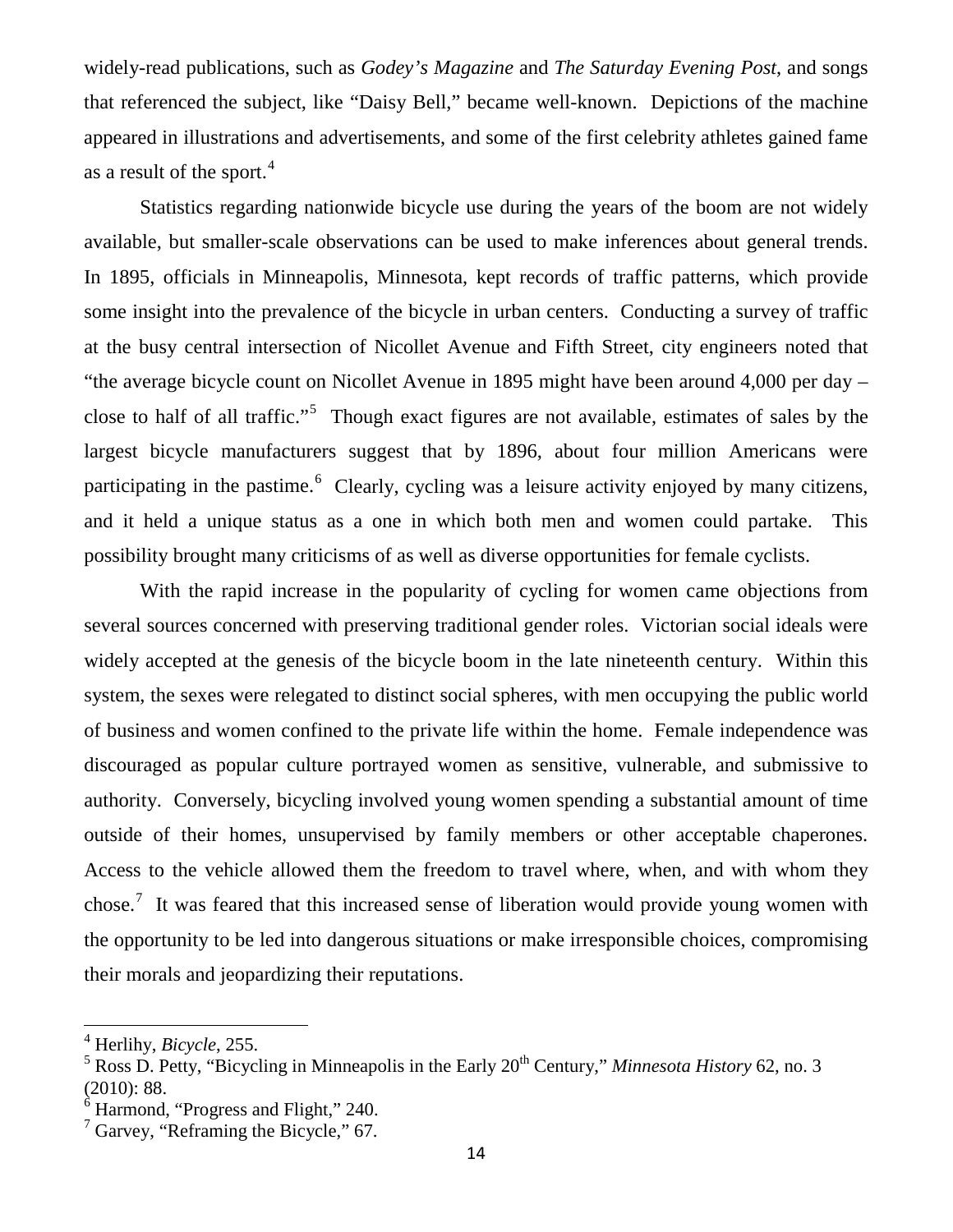The family was seen as the central unit of society during the Victorian era. Middle- and upper-class parents felt that it was important to find advantageous matches for their daughters in order to secure their stable and respectable futures. Because marriage and motherhood were the primary goals for young women, the distraction cycling posed from this prescribed path was often met with disapproval. As participation in the sport grew, a prevalent view arose that girls would become preoccupied with riding and the pursuit of adventure rather than focusing on the all-important work of finding a husband, building a home, and bearing and caring for children. $8$ 

Questions about the social propriety of bicycling and its impact upon traditional femininity were accompanied by medical concerns. Riding a bicycle requires a substantial physical effort, and towards the beginning of the boom this aspect of the hobby drew negative comments from medical professionals and untrained citizens alike. Many assumed that the female body was too delicate to endure intense labor, and it was believed that any use of the bicycle should be closely supervised to ensure that women did not exceed their own limits. Some doctors conceded that moderate usage could be beneficial to a patient in good health, "provided she does not over-exert herself while riding too long a time, or too fast, or up too steep hills," as Dr. J. West Roosevelt wrote in an 18[9](#page-4-1)5 *Scribner's Magazine* article.<sup>9</sup> Other physicians fully opposed their female patients' use of the machine, warning that the shape of the seat could prove harmful to the female anatomy and even threaten women's fertility.<sup>[10](#page-4-2)</sup>

Medical warnings surrounding the bicycle were essentially an extension of social concerns about women. The necessity for close supervision of women's cycling habits, frequently repeated by medical professionals of both sexes, came in response to the threat female freedom posed to conventional authority.<sup>11</sup> The prevailing social views of the time contributed to the expectation that women could not make decisions and judgments about their own health. Furthermore, the level of interest expressed in cycling's impact on female reproductive abilities reflects perceptions of women's roles. Because bicycling had the potential to prevent women from fulfilling their primary roles as wives and mothers, it was criticized as inappropriate and hazardous.

<span id="page-4-0"></span><sup>8</sup> Garvey, "Reframing the Bicycle," 74.

<span id="page-4-1"></span><sup>9</sup> Quoted in Sarah Hallenbeck, "Riding Out of Bounds: Women Bicyclists' Embodied Medical Authority," *Rhetoric Review* 29, no. 4 (2010): 327.

<span id="page-4-2"></span><sup>&</sup>lt;sup>10</sup> Hallenbeck, "Riding Out of Bounds," 331.

<span id="page-4-3"></span><sup>&</sup>lt;sup>11</sup> Hallenbeck, "Riding Out of Bounds," 335.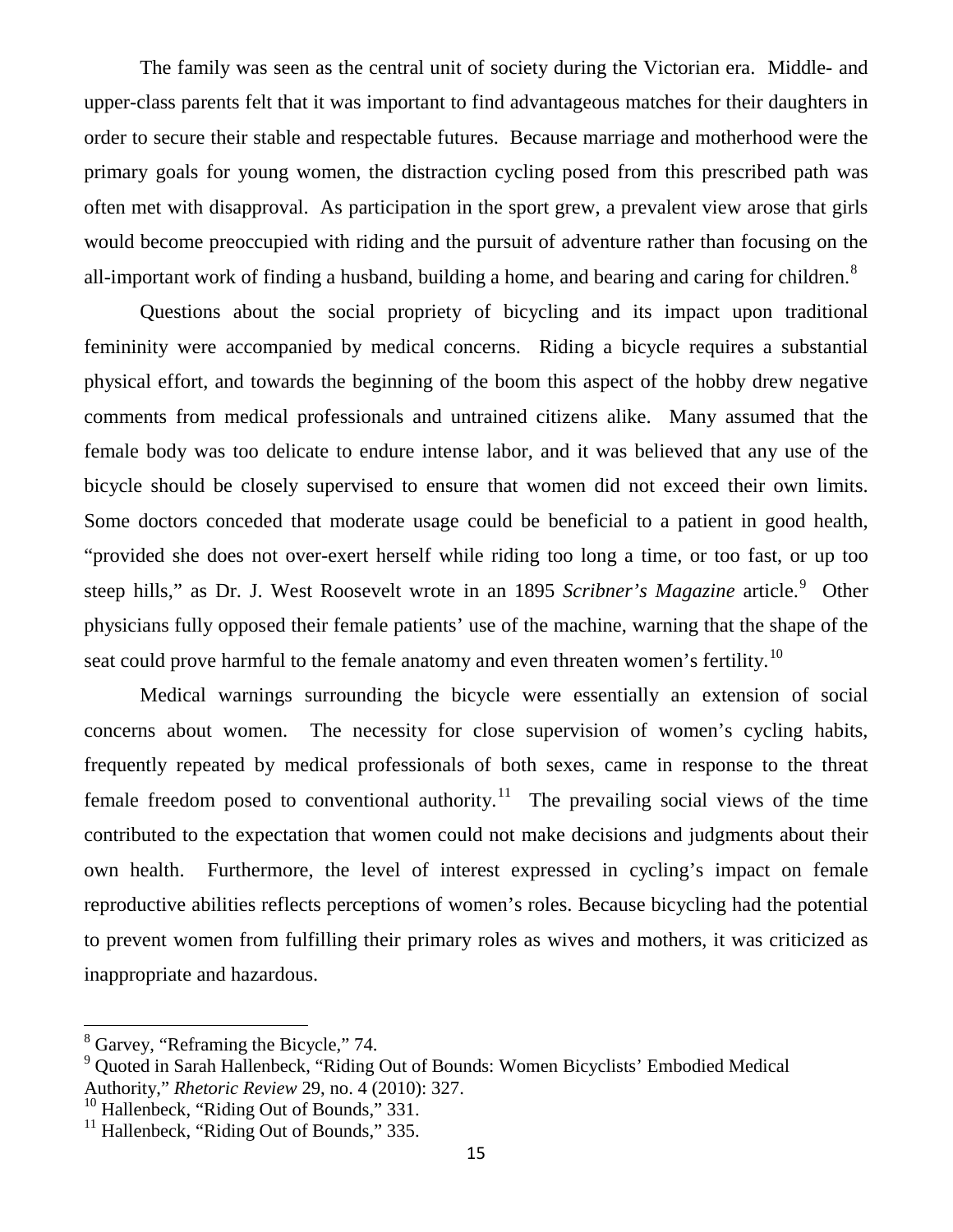In addition to protestations from the general public and medical community, female cyclists combated opposition from church leaders. Protestant pastors of the late nineteenth century expressed fears that increased mobility offered by the bicycle would present women with opportunities to stray from the moral pattern they were expected to follow. Increased access to alcohol, greater privacy within courtships, and decreased church attendance were possible consequences of women's partaking in bicycling as a leisure activity.<sup>12</sup> However, these concerns were not always restricted to female riders, and church leaders questioned the decency of men's participation in the sport as well. The machine posed a threat to traditional gender roles by distracting both men and women from their designated duties in the professional and private sectors. For the Protestant church, the amusement also offered all citizens a dangerous alternative to spending time at the church or in contemplation of the Bible.<sup>13</sup> Religion therefore represented another form of opposition that female advocates for the bicycle would have to overcome in order to justify their pastime.

No one was more qualified to speak out against these challenges than wheelwomen themselves, and the frequency with which they did so is a testament to their affinity for and dedication to the sport. The advertising-supported popular magazine was a journalistic medium that experienced a surge in popularity in the period contemporary to the bicycle boom.<sup>14</sup> These magazines had a wide circulation and were issued frequently, and because the content often addressed relevant social issues, they presented a perfect platform for debating perceptions of the bicycle. Periodicals such as *Godey's Magazine* and *Harper's Bazaar* published articles by established female journalists as well as testimonials from riders who felt compelled to share their stories with other women.<sup>15</sup> Bicycling was a popular topic for articles in newspapers of major cities and small towns alike, and women expressed their views through composing their own pieces or writing letters to the editor.

Women of a more prominent social standing naturally had a greater ability to communicate their views on cycling. Many of the most well-known female activists of the time took advantage of their distinction to voice support for use of the bicycle. Women including

<span id="page-5-0"></span><sup>&</sup>lt;sup>12</sup> Michael Taylor, "Rapid Transit to Salvation: American Protestants and the Bicycle in the Era of the Cycling Craze," *The Journal of the Gilded Age and Progressive Era* 9, no. 3 (2010): 349.

<span id="page-5-1"></span>Harmond, "Progress and Flight," 245.

<span id="page-5-2"></span> $14$  Garvey, "Reframing the Bicycle," 82.

<span id="page-5-3"></span><sup>&</sup>lt;sup>15</sup> Hallenbeck, "Riding Out of Bounds," 329.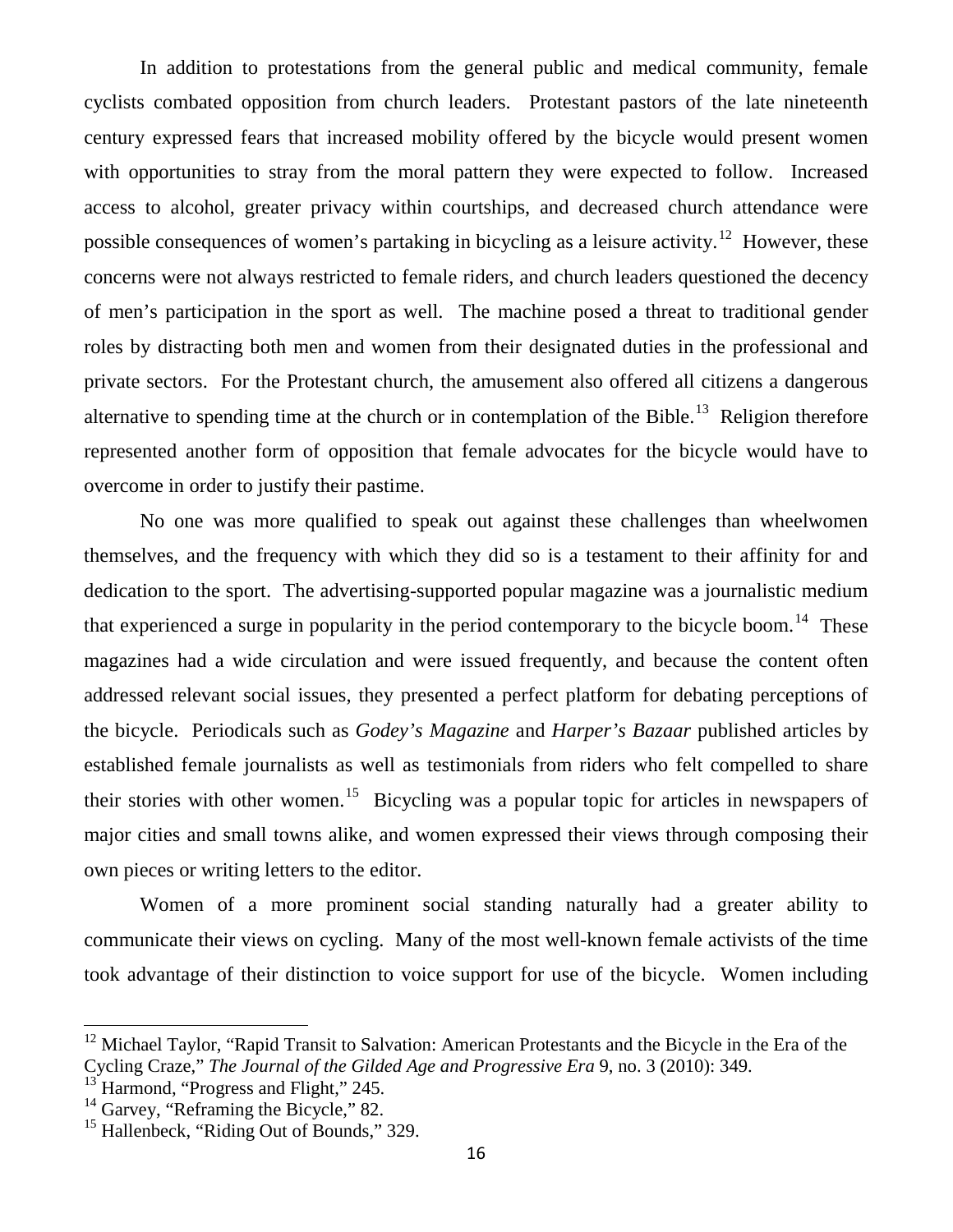Susan B. Anthony, Elizabeth Cady Stanton, and Frances E. Willard published books and essays or delivered speeches on the subject. In addition to making use of these public forums, they addressed the topic in private writings such as letters. Through various forms of writing, women of differing social positions took responsibility for publicizing the merits of the bicycle and sharing their own experiences.

One of the primary goals of female bicycling advocates was to dispel misconceptions surrounding the exercise and its relationship to women's health. Myths about cycling were most often propagated by male doctors, and in many cases the women who wrote in opposition of the activity had never actually tried it for themselves.<sup>[16](#page-6-0)</sup> Thus fears about loss of sexual purity and fertility through bicycle use and ideas about inherent female weaknesses were supported without any real evidence to the fact.

In response, wheelwomen with firsthand experience of cycling's beneficial aspects were eager to share their observations with others, taking to widely-circulated public magazines in order to do so. In 1896, a rider named Mary Bisland penned the article "A Woman's Cycle," published in *Munsey's Magazine*. Bisland vividly described the sensations experienced through physical activity, recalling that

At every turn of the rubber tires… fresh oxygen whips up the blood, and from crown to toe the sinews spring back and forth in obedience to new motions…. speed means accelerated circulation and a sense of mental buoyancy that purifies the brain. $17$ 

Many women followed this theme, depicting exercise as invigorating and maintaining that cycling actually increased their energy levels rather than sapping them, as doctors had so often warned. Mary Sargent Hopkins, a reporter for *Frank Leslie's Weekly* magazine, wrote in an 1899 article that thanks to the bicycle, "the languid and delicate woman, whose sensitive nerves were always on edge, has gone entirely out of fashion."<sup>18</sup> Using her own testimonial as well as endorsements from other women as evidence, Hopkins used her position as a journalist to challenge popular misconceptions. Engaging her readers and urging them to keep an open mind to the possibilities for better health presented by cycling, she asserted that "a change has

<span id="page-6-0"></span><sup>&</sup>lt;sup>16</sup> Hallenbeck, "Riding Out of Bounds," 327.

<span id="page-6-1"></span><sup>&</sup>lt;sup>17</sup> Quoted in Hallenbeck, "Riding Out of Bounds," 335.

<span id="page-6-2"></span><sup>&</sup>lt;sup>18</sup> Quoted in Hallenbeck, "Riding Out of Bounds," 337.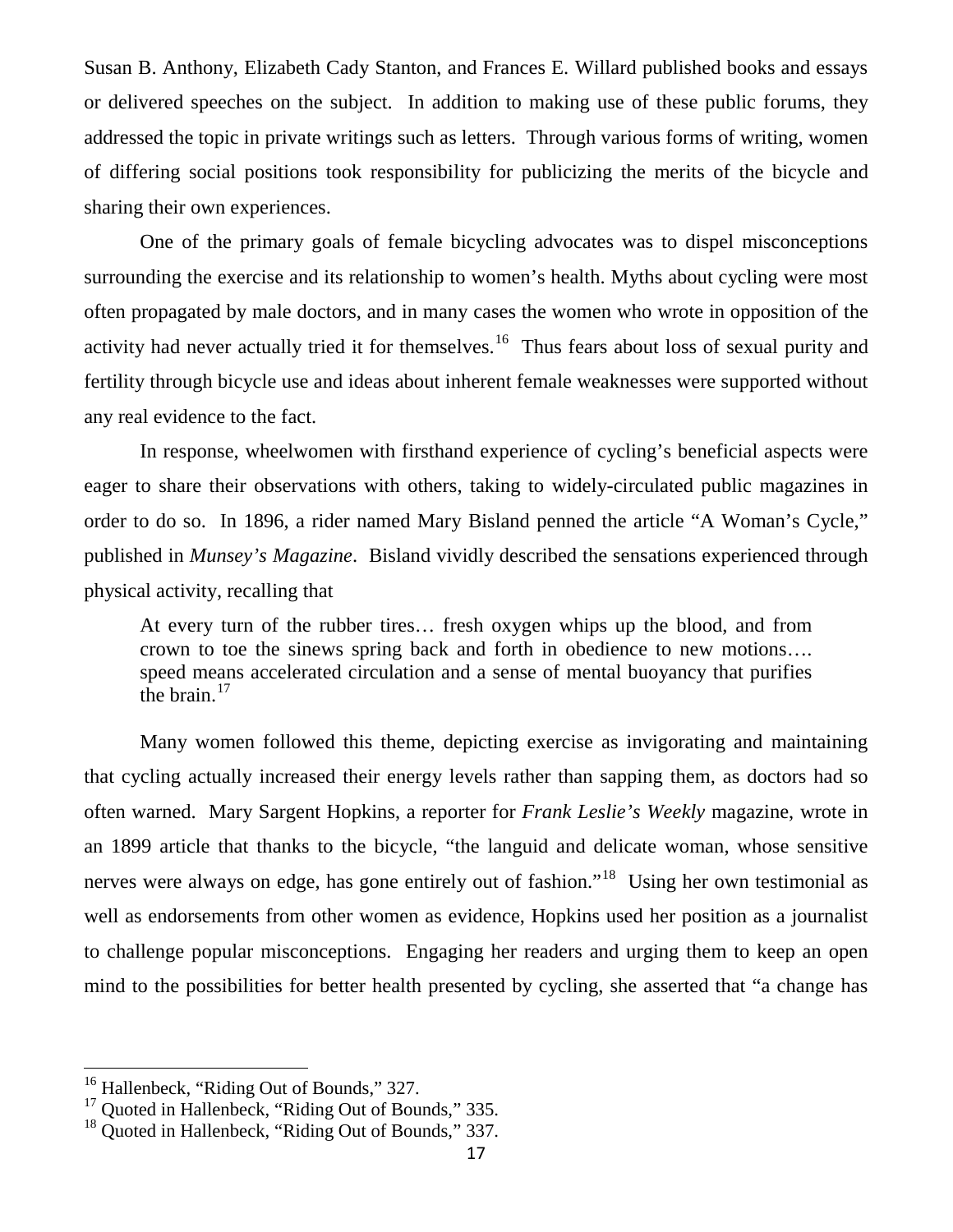come to our women, and who shall say, as they gaze on their glowing faces and finely-developed figures, that it is not for the better?"<sup>[19](#page-7-0)</sup>

Women whose audiences were of a smaller scale nevertheless took it upon themselves to advocate for cycling as well. The case of Jessie McQueen serves as an example of this grassroots movement, and her circumstances illustrate the scope of the bicycle's influence. McQueen was a young, unmarried teacher from eastern Canada who had moved to the western province of British Columbia in pursuit of a job at a newly established school.<sup>20</sup> Though she was under the supervision of school board members, McQueen's independence offered her numerous opportunities, and some of her activities, including cycling, incited concern from her parents. In an 1899 letter she addressed their fears, writing, "Don't be afraid about me & my wheel, mother. I'll never be a reckless rider – have only had it out once as yet, but I see dozens of them about town now – the streets are improved so much.<sup>"21</sup> In citing the popularity and approval of the machine in the more liberal Canadian frontier, McQueen attempted to change her mother's view of the bicycle.

Following the pattern set by other female writers, she used her own experiences to combat unfounded medical concerns: "After dinner I thought I'd try my wheel for exercise to warm me up. By the time I had dragged it up two hills I was some warmer, but I didn't ride very long.... But it did me good – set my blood a-moving."<sup>[22](#page-7-3)</sup> Simply by acknowledging her own limits in regards to exercise, Jessie McQueen disproved the claims of many physicians that women were unable or unfit to participate in this physical activity.

While female writers were outspoken on many aspects of bicycle culture, perhaps the most prominent of these was their fondness for the freedom of transportation riding offered. A certain level of caution was required in expressing these views due to the prevailing social environment, which supported traditional Christian values and prescribed gender roles. Still, women were enthusiastic in communicating the kind of liberation provided by the bicycle, which they were quick to qualify was still appropriate and beneficial. In her autobiographical work *How I Learned to Ride the Bicycle*, Frances Willard insisted:

<span id="page-7-0"></span><sup>&</sup>lt;sup>19</sup> Ouoted in Hallenbeck, "Riding Out of Bounds," 337.

<span id="page-7-1"></span><sup>20</sup> Jean Barman, Jessie McQueen, and Annie McQueen, *Sojourning Sisters: The Lives and Letters of Jessie and Annie McQueen* (Toronto: University of Toronto Press, 2004; EBSCOhost eBook Academic Subscription Collection): 35.

<sup>21</sup> Barman, *Sojourning Sisters*, 197.

<span id="page-7-3"></span><span id="page-7-2"></span><sup>22</sup> Barman, *Sojourning Sisters*, 197.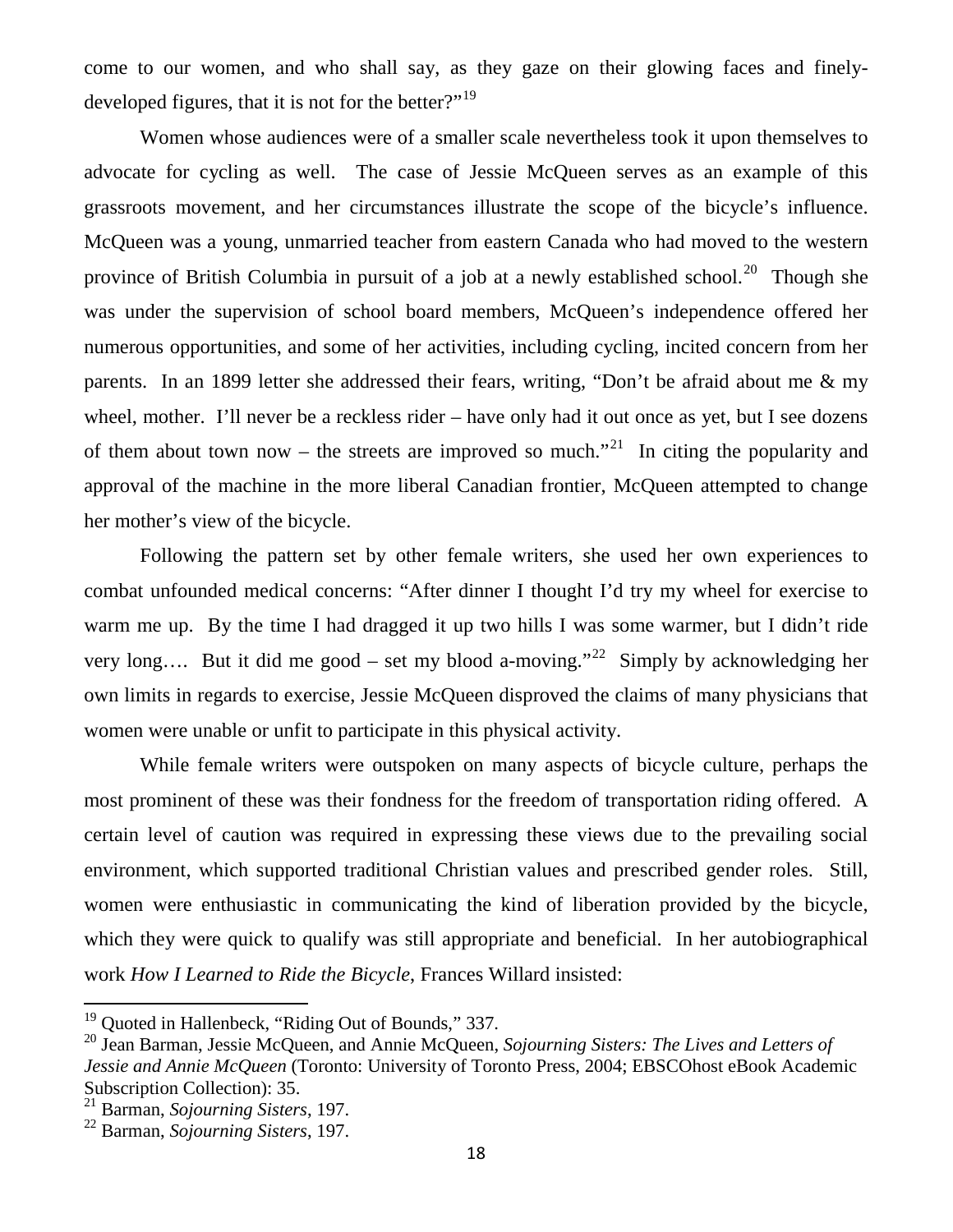I always felt a strong attraction toward the bicycle, because it is the vehicle of so much harmless pleasure, and because the skill required in handling it obliges those who mount to keep clear heads and steady hands. Nor could I see a reason in the world why a woman should not ride the silent steed so swift and blithesome.<sup>[23](#page-8-0)</sup>

Willard's status as president of the Women's Christian Temperance Union gave her authority to speak on this subject. An endorsement of bicycling from one so closely involved with the promotion of prohibition of alcohol, religious ideals, and public health initiatives would be respected by many. Additionally, Frances Willard was one of the first wheelwomen to draw connections between the pastime and the contemporary, burgeoning movement for increased women's rights. In her eyes, the two social developments could and should be adopted jointly: "She who succeeds in gaining the mastery of the bicycle will gain the mastery of life, and by exactly the same methods and characteristics."<sup>[24](#page-8-1)</sup>

Other prominent women's rights activists of the time adopted a similar approach, and the bicycle itself, as well as the habits and practices of the women who rode it, came to represent liberal views of gender roles and relations. In an 1889 speech addressing the members of a women's social organization, noted political advocate and bicycle proponent Elizabeth Cady Stanton referenced the invention's positive and powerful impact on those who used it, saying, "Our women who ride on the bicycle have thrown the petticoat aside and appear in tights."<sup>[25](#page-8-2)</sup> Citing this new equality of dress, she claimed that it would not be impossible for women to achieve an improved social situation comparable to that of men. She continued, "I believe that men and women are created equally…. It is necessary that the influence of both men and women should be felt in the government…. I do not mean that men and women are just alike, the fact that they are not alike makes it all the more important that each should be represented."<sup>[26](#page-8-3)</sup>

<span id="page-8-0"></span><sup>23</sup> Frances E. Willard, *How I Learned to Ride the Bicycle: Reflections of an Influential 19th Century Woman*, ed. Carol O'Hare, introduction Edith Mayo (Sunnyvale, CA:Fair Oaks Publishing, 1991), 18 - 19.

<span id="page-8-1"></span><sup>24</sup> Frances E. Willard, *Let Something Good Be Said: Speeches and Writings of Frances E. Willard*, eds. Carolyn De Swarte Gifford and Amy R. Slaggell (Urbana, IL: University of Illinois Press, 2007), 208.

<span id="page-8-2"></span><sup>25</sup> Elizabeth Cady Stanton and Susan B. Anthony, *The Selected Papers of Elizabeth Cady Stanton and Susan B. Anthony, Volume 5: Their Place Inside the Body-Politic 1887 to 1895*, ed. Ann D. Gordon (New Brunswick, NJ: Rutgers University Press, 2009; ProQuest ebrary): 206 – 207.

<span id="page-8-3"></span><sup>26</sup> Stanton, *The Selected Papers Volume 5*, 207.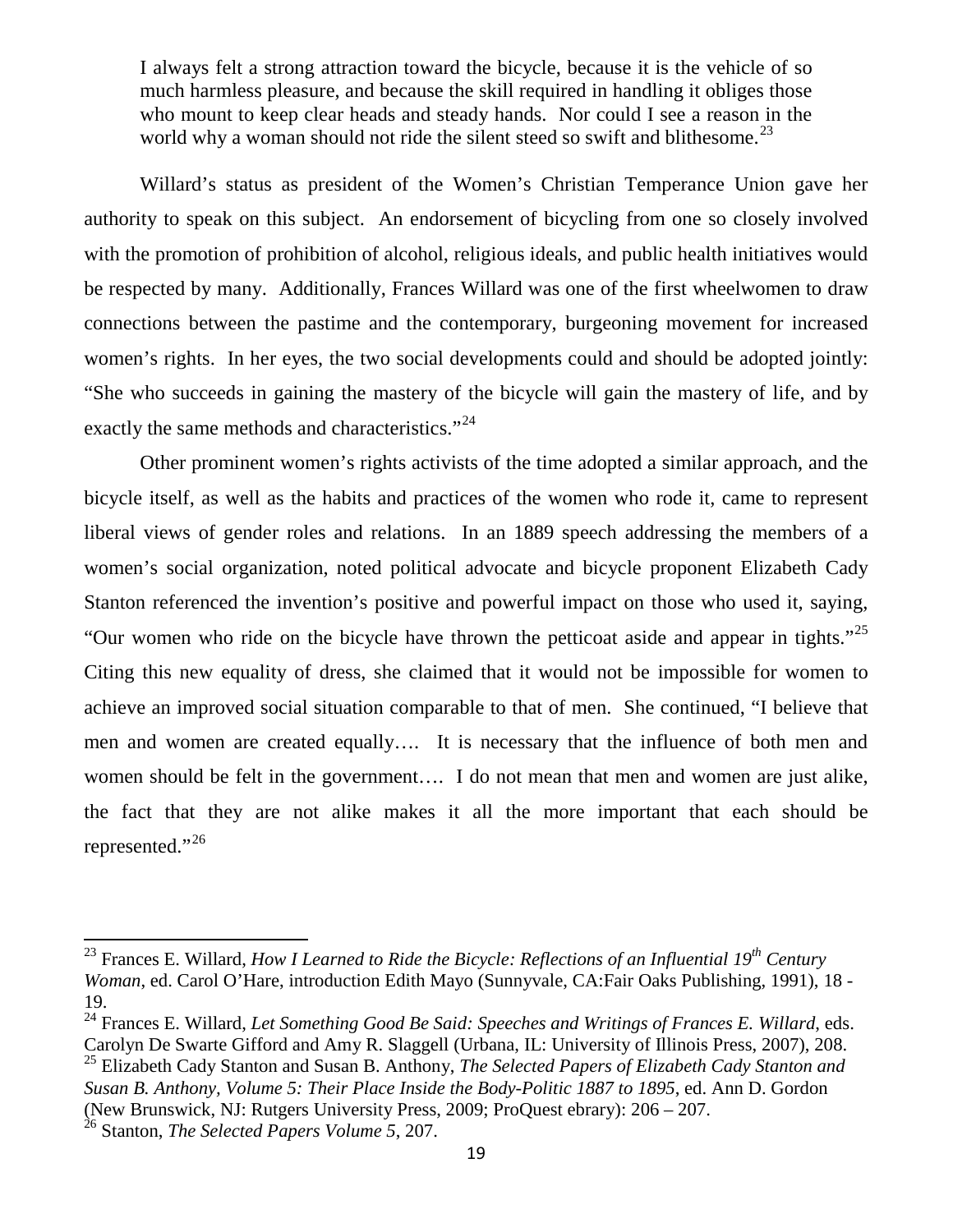Many female authors were keen to depict the bicycle as a moralizing agent. Wheelwomen justified their devotion to the hobby by communicating views of the machine as a method of learning discipline. In sharing their stories, bicycling advocates including Frances Willard were unafraid to acknowledge the difficulties they faced in learning the mechanics of riding. In *How I Learned to Ride the Bicycle*, Willard described the process itself, which she undertook at the age of fifty-three. She recalled that upon starting out, she required the assistance of three young men simply to stay upright on her "wheel."<sup>[27](#page-9-0)</sup> However, with proper instruction and perseverance, "I finally concluded that all failure was from a wobbling will rather than a wobbling wheel."<sup>[28](#page-9-1)</sup> Female proponents of cycling made an effort to dispel previously held ideas about the bicycle through connecting its use to conventional values like determination and teamwork.

Partaking in the cycling craze afforded women a sense of community they would have been unable to find nearly anywhere else. Women of different ages were able to ride together and even had the opportunity to join cycling clubs, no doubt fostering friendships over a shared interest in the sport.<sup>29</sup> Willard spoke of connections she was able to make with other women as a result of her interest in bicycling, remembering "when I grew somewhat discouraged and said that I had made no progress for a day or two, my teacher told me that it was just so when she learned."<sup>[30](#page-9-3)</sup>

The largely cooperative effort through which greater approval of bicycling was achieved served as a basis for further movements towards women's rights during the twentieth century. The first of these was the effort for dress reform, which was directly inspired by the bicycle boom. An 1895 article published in the *Illinois State Journal* describes "How the Unique Club Disciplined Two Members Who Appeared in Skirts."<sup>31</sup> The association of female riders, based in Chicago, was made up of about fifty women dedicated to the pursuit of riding and insistent upon the need for a practical style of dress for female bicyclists. Following the refusal of two club members to follow this second stipulation, "The president and the captain held a consultation, and then, taking several strong armed members with them, fell on the skirt wearers

<span id="page-9-0"></span><sup>27</sup> Willard, *How I Learned to Ride the Bicycle*, 28.

<span id="page-9-1"></span><sup>28</sup> Willard, *How I Learned to Ride the Bicycle*, 31 – 32.

<span id="page-9-2"></span> $29$  Taylor, "Rapid Transit to Salvation," 352.

<span id="page-9-3"></span><sup>30</sup> Willard, *How I Learned to Ride the Bicycle*, 37.

<span id="page-9-4"></span><sup>31</sup> "Bloomers and Bloomer Etiquette," *Illinois State Journal*, July 15, 1895, quoted in *Journal of the Illinois State Historical Society (1908 – 1984)* 34, no. 3 (Sep. 1941): 378.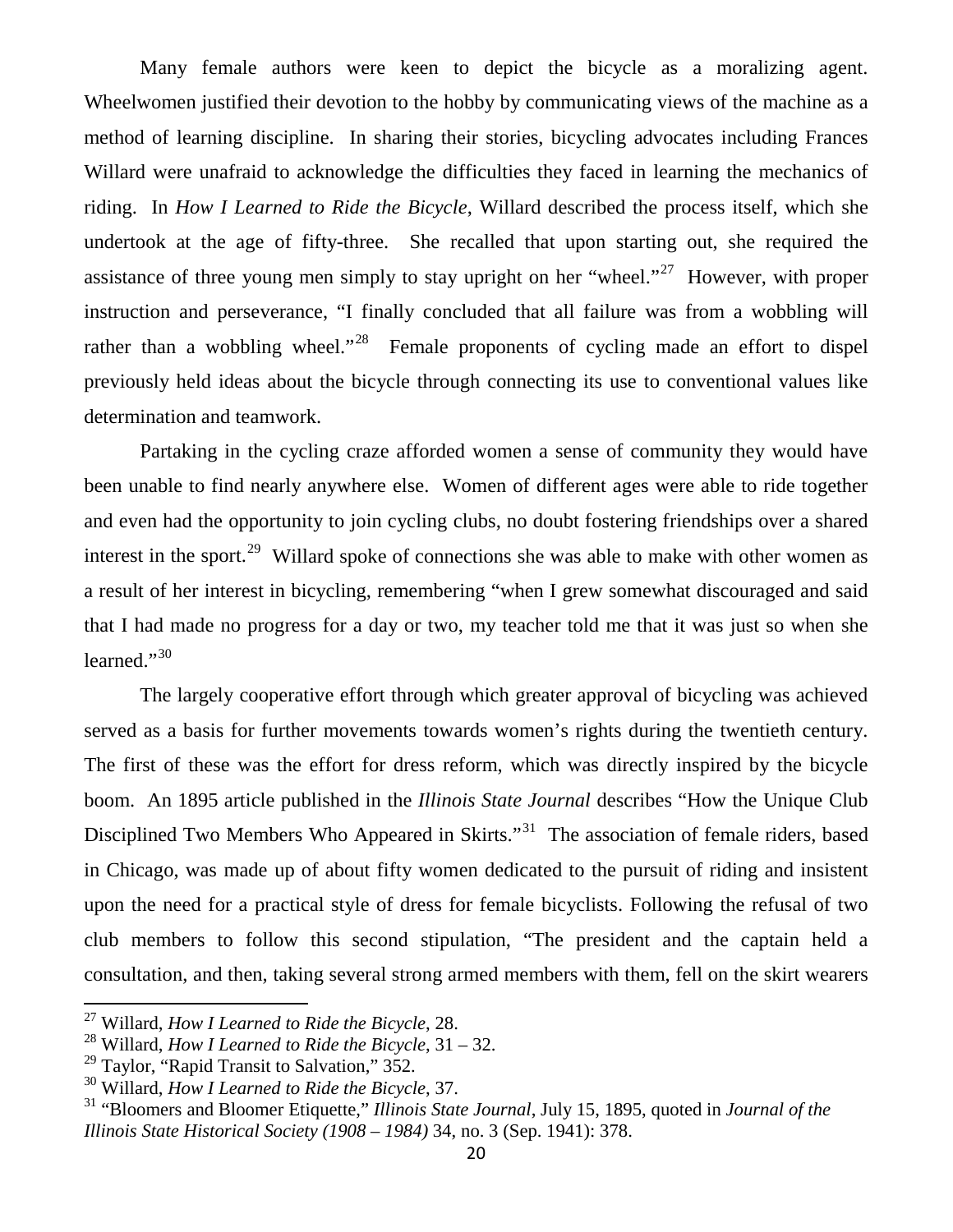and stripped them down to their bloomers."<sup>32</sup> Certainly this type of reaction was not a typical occurrence during the cycling craze era, but the example serves to illustrate the fierceness with which some supporters of dress reform were willing to defend their beliefs.

With the advent of the bicycle's popularity in the late 1880s came the first calls for a more appropriate method of outfitting female riders. Most women found it difficult or impossible to ride in their everyday clothing, which typically included restrictive corsets and cumbersome full skirts.<sup>[33](#page-10-1)</sup> It was difficult enough for many women unexperienced in physical activity to learn how to ride a bicycle, and their obstructive clothing was just another complication of the already challenging process. Due in large part to the agency and independence that cycling afforded women, riders took it upon themselves to invent alternative costumes to wear while participating in their sport.<sup>[34](#page-10-2)</sup> The proposed garments most often included a less constricting bodice paired with a shorter skirt and some version of trousers. This last component was the most radical, as American women had at no time in the past suggested the regular, intentional adoption of a garment reserved entirely for men.<sup>[35](#page-10-3)</sup> Although the forms of pants worn by female cyclists were usually heavily modified from those worn by men, the move nevertheless incited an outcry from conservatives unable to conceive of the concept.

Despite the objections they faced, wheelwomen continued to take a practical approach to the issue. When confronted with accusations that their riding costumes would make them unfeminine or encourage sexual deviance, they responded by citing the necessity for dress reform to ensure their own safety. Willard addressed the issue sensibly, noting towards the end of *How I Learned to Ride the Bicycle:*

It is needless to say that a bicycling costume was a prerequisite. This consisted of a skirt and blouse of tweed, with belt, rolling collar, and loose cravat, the skirt three inches from the ground; a round straw hat, and walking shoes with gaiters. It was a simple, modest suit, to which no person of common sense could take exception. $36$ 

Willard's practical view of her riding outfit, as well as the evident efficiency of the garment itself, would serve to assuage readers' fears about dress reform. Though bloomers,

<span id="page-10-0"></span><sup>&</sup>lt;sup>32</sup> "Bloomers and Bloomer Etiquette," 378.

<span id="page-10-1"></span><sup>&</sup>lt;sup>33</sup> Gayle V. Fischer, "'Pantalets' and 'Turkish Trowsers': Designing Freedom in the Mid Nineteenth-

Century United States," *Feminist Studies* 23, no. 1 (1997): 111.

<span id="page-10-2"></span> $34$  Monro 617.

<span id="page-10-3"></span><sup>35</sup> Fischer, "'Pantalets' and 'Turkish Trowsers,'" 114.

<span id="page-10-4"></span><sup>36</sup> Willard, *How I Learned to Ride the Bicycle*, 75.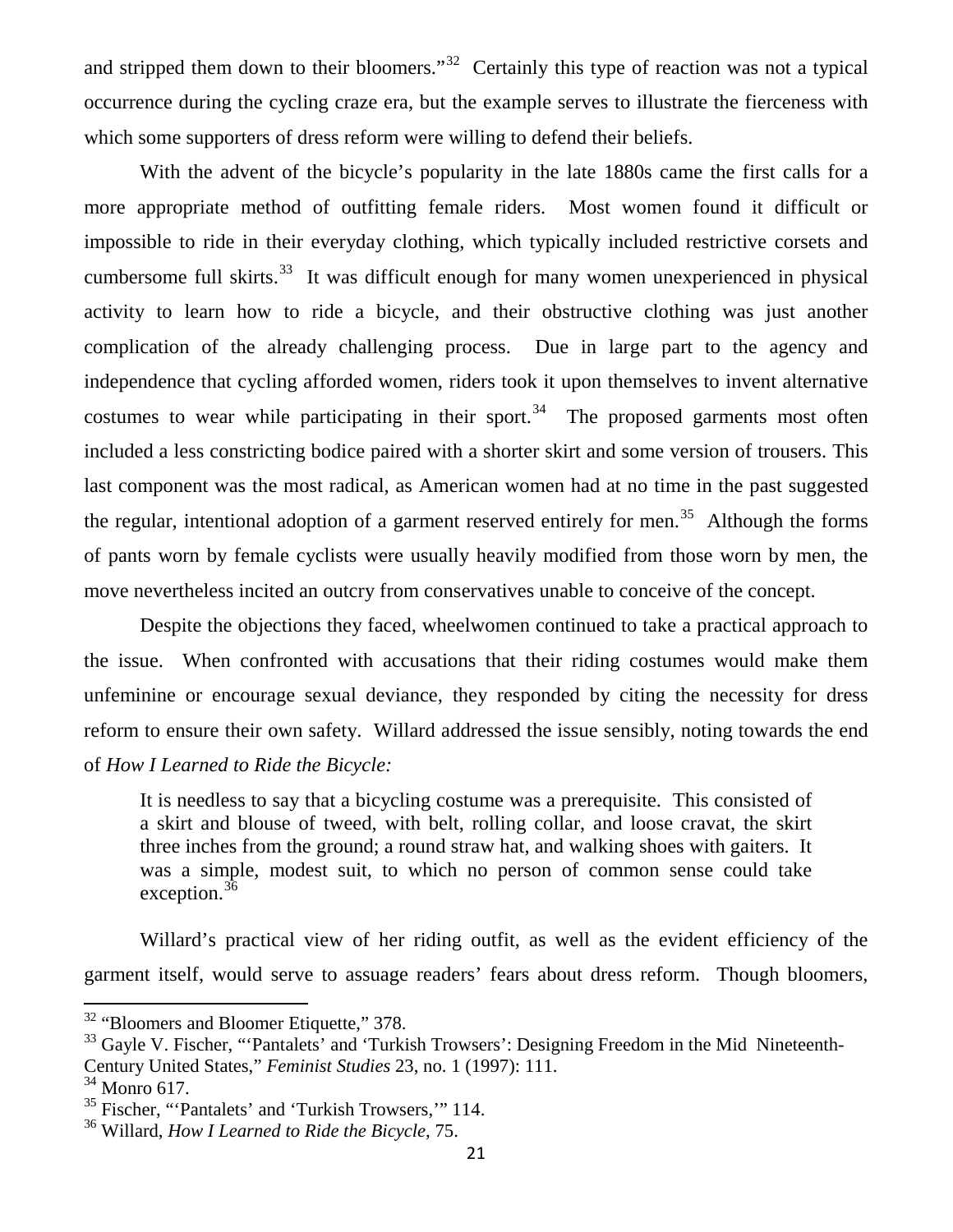pantaloons, and other variations on female trousers were supposedly masculinizing and inappropriate, testimonials like the one included in *How I Learned to Ride the Bicycle* demonstrated their necessity.

It must be recognized that all female riders did not blindly support any and all efforts at dress reform. Some women took it upon themselves to police the movement even as they remained involved in it, discouraging their fellow activists from straying too far from social conventions in order to retain popular approval. An 1895 article published in the *Illinois State Journal* provided a list of "Don'ts for Women Riders," which outlined rules for cycling etiquette and costuming practices.<sup>[37](#page-11-0)</sup> Some of these pieces of advice were sensible and could be beneficial, such as "Don't wear clothes that don't fit," and "Don't overdo things. Let cycling be a recreation, not a labor."[38](#page-11-1) However, the majority focused on the need for moderation in unconventional behaviors related to cycling, warning "Don't wear a man's cap," "Don't go to church in your bicycle costume," "Don't discuss bloomers with every man you know,'" and "Don't use bicycle slang. Leave that to the boys."<sup>39</sup> Clearly, not all women felt that an immediate change could be effected when it came to dress reform; the call for gradualism in shifting from conventions was not only present but also vocal.

While the connection between the cycling craze and the movement for dress reform seems natural, some scholars argue that the campaign for improvements to women's clothing would have taken place regardless of the sport's popularity. An article published in *The Ladies' Home Journal* of the 1880s quotes Amelia Bloomer, perhaps the most well-known name connected to the effort for dress reform. She traces the origin of adult women adapting the traditional child's garment of pantaloons for their own use to the year 1851, attributing responsibility for the idea to a friend.<sup>[40](#page-11-3)</sup> Regardless of the association between the two movements, it cannot be denied that the rise of the bicycle during the final decade of the nineteenth century helped to further the subsequent popularity of the dress reform movement. Whether they rode bicycles or not, women like Elizabeth Smith Miller recognized the need for an improved outfit adapted to their changing needs. In 1892 she listed the benefits as well as the

<span id="page-11-0"></span><sup>37</sup> "Don'ts For Women Riders," *Illinois State Journal*, July 15, 1895, quoted in *Journal of the Illinois State Historical Society (1908 – 1984)* 34, no. 3 (Sep. 1941): 378.

<span id="page-11-1"></span> $38$  "Don'ts For Women Riders," 378 – 379.

<span id="page-11-2"></span> $39$  "Don'ts For Women Riders,"  $378 - 379$ .

<span id="page-11-3"></span><sup>40</sup> D. H. Monro, "Godwin, Oakeshott, and Mrs. Bloomer," *Journal of the History of Ideas* 35, no. 4 (Oct. - Dec. 1974): 618.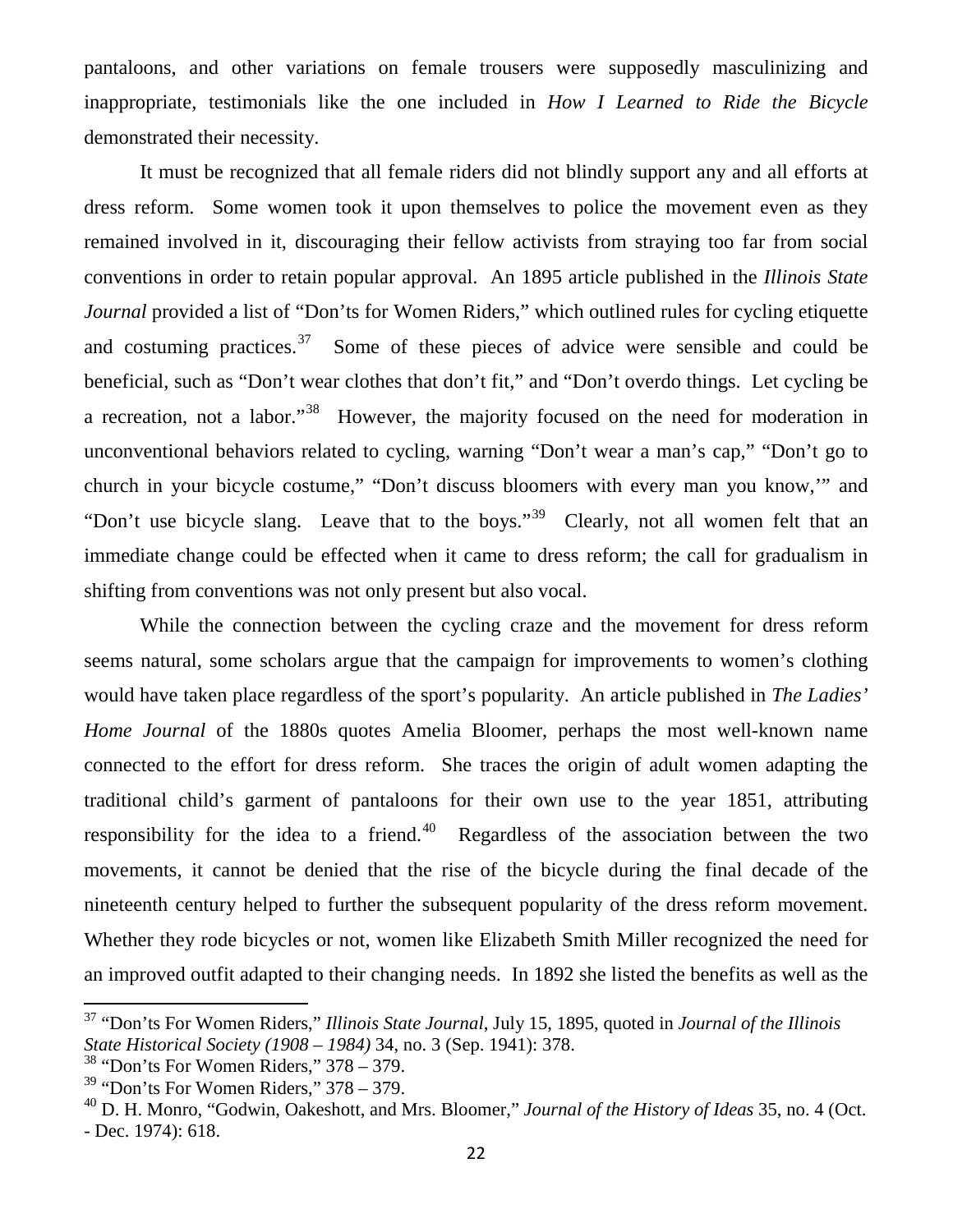disadvantages of her newly adopted garment of a mid-calf length skirt and full trousers reaching to the ankle:

its lightness and cleanliness on the street, the ease and safety with which it allowed me to carry my babies up and down stairs, and its beautiful harmony with sanitary laws…. The dress looked tolerably well in standing and walking but in sitting, it produced an awkward, uncouth effect.<sup>[41](#page-12-0)</sup>

A great deal of experimentation would be needed before women found a new form of clothing appropriate for cycling, and in large part, it amounted to the rider's personal preference. However, the basis of agency provided by the activity itself encouraged women to find their own solutions to problems posed by clothing, and to defend those solutions against unjust challenges.

The attempt to gain approval for the bicycle proved to American women that anyone, no matter her social status or the size of her sphere of influence, could contribute to the success of women in general. Activists like Willard, Anthony, and Stanton enjoyed the most visibility and could communicate to an expansive audience through published works or lectures. Average women could become involved in furthering their own social agenda through writing pieces for local newspapers, communicating their views to other women, and initiating discussions within their families. Having seen the way in which a collective campaign could accomplish a shared goal, middle- and upper-class women would later mobilize their resources to lead other social crusades.

Anthony expressed related ideas in a letter to Harriet Taylor Upton dated October 22, 1891. Referencing the past success achieved when women of different situations worked together to challenge social inequality, she wrote that "our strength lies in all being united in one great society for political action – no matter what our personal likes  $\&$  dislikes may be."<sup>42</sup> This new consciousness would be an important contributing factor in the eventually successful push for women's suffrage during the early twentieth century. Though it may seem an arbitrary component in the lengthy history of this campaign, the bicycle played an important part through providing women with a cause to support as they learned how to unify to advocate for muchneeded reform.

<span id="page-12-0"></span><sup>41</sup> Quoted in Monro, "Godwin, Oakeshott, and Mrs. Bloomer," 619.

<span id="page-12-1"></span><sup>42</sup> Stanton, *The Selected Papers Volume 5*, 403.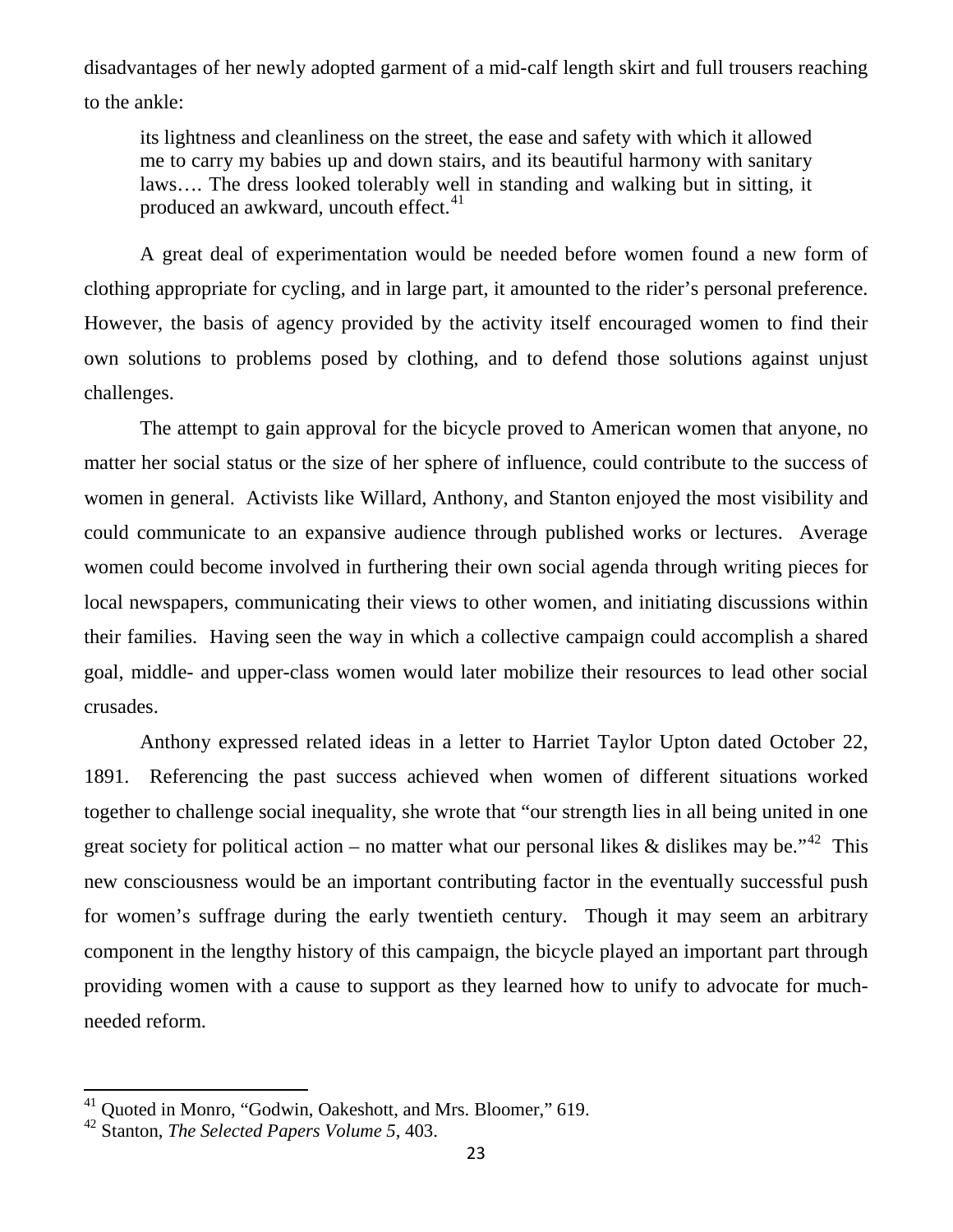Regardless of differences in age, location, and social situation, female bicyclists of the late nineteenth century shared a common quality: a fondness for the sport that led them to speak out in support of it. Those who wrote about the experience of cycling almost always noted feelings of freedom, self-sufficiency, and enjoyment unmatched by any other leisure activity. In 1896 Mary Bishand described "the astonishing sense of exhilaration and gratitude that a woman experiences when she first becomes mistress of her wheel."<sup>43</sup> That same year, a woman named Maria Ward published a pamphlet entitled *Bicycling for Ladies*, in which she attested, "Riding the wheel, our own powers are revealed to us…. You have conquered a new world, and exultingly you take possession of it."<sup>[44](#page-13-1)</sup> The near-universal sense of joy and accomplishment with which women regarded their bicycling experiences explains the need they felt to defend and promote the activity against a host of critics. They hoped to allow other women the opportunity to benefit from the activity, just as they did. The closing lines of Willard's account of her involvement with cycling express a similar wish, as she recalled with pride, "I had made myself master of the most remarkable, ingenious, and inspiring motor ever yet devised upon this planet. Moral: Go thou and do likewise!"<sup>[45](#page-13-2)</sup>

The influence of the bicycle upon the social environment of the United States at the end of the nineteenth and beginning of the twentieth centuries should not be minimized. Through offering opportunities for transportation, organization, and communication, it provided women with prospects for more active roles in society, to which they eagerly responded. The community that arose around the defense of women's ability and right to ride had a part in laying the foundation for later movements that called for recognition of more universal rights. The bicycle was therefore important in instilling a deep-seated sense of independence and progress in American women during the 1890s.

<span id="page-13-0"></span><sup>43</sup> Quoted in Hallenbeck, "Riding Out of Bounds," 335.

<span id="page-13-1"></span><sup>&</sup>lt;sup>44</sup> Quoted in Garvey, "Reframing the Bicycle," 72.

<span id="page-13-2"></span><sup>45</sup> Willard, *How I Learned to Ride the Bicycle*, 76.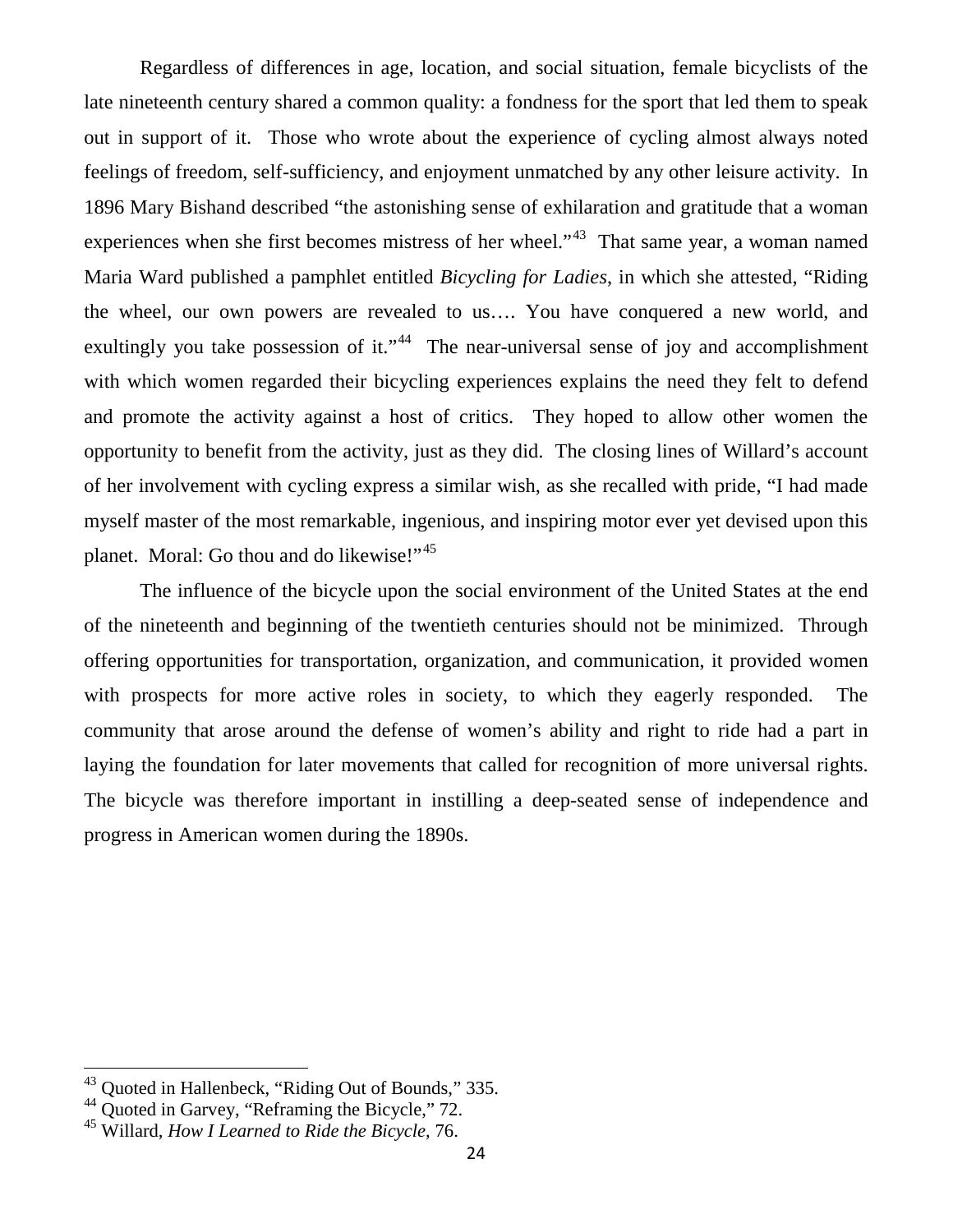# **Bibliography**

# **Primary Sources**

- Barman, Jean, Jessie McQueen, and Annie McQueen. *Sojourning Sisters: The Lives and Letters of Jessie and Annie McQueen*. Toronto: University of Toronto Press, 2004; EBSCOhost eBook Academic Subscription Collection.
- "Bloomers and Bloomer Etiquette." *Illinois State Journal*, July 15, 1895. Quoted in *Journal of the Illinois State Historical Society (1908 – 1984)* 34, no. 3 (Sep. 1941): 378 – 379. http://www.jstor.org/stable/40188425 (accessed April 11, 2014).
- "Don'ts For Women Riders." *Illinois State Journal*, July 15, 1895. Quoted in *Journal of the Illinois State Historical Society (1908 – 1984)* 34, no. 3 (Sep. 1941): 378 – 379. http://www.jstor.org/stable/40188425 (accessed April 11, 2014).
- Stanton, Elizabeth Cady, and Susan B. Anthony. *The Selected Papers of Elizabeth Cady Stanton and Susan B. Anthony, Volume 5: Their Place Inside the Body-Politic 1887 to 1895*. Edited by Ann D. Gordon. New Brunswick, NJ: Rutgers University Press, 2009; ProQuest ebrary.
- Willard, Frances E. *How I Learned to Ride the Bicycle: Reflections of an Influential 19th Century Woman*. Edited by Carol O'Hare, introduction by Edith Mayo. Sunnyvale, California: Fair Oaks Publishing, 1991.
- Willard, Frances E. *Let Something Good Be Said: Speeches and Writings of Frances E. Willard*. Ed. Carolyn De Swarte Gifford and Amy R. Slaggell. Urbana, IL: University of Illinois Press, 2007.

# **Secondary Sources**

- Fischer, Gayle V. "'Pantalets' and 'Turkish Trowsers': Designing Freedom in the Mid Nineteenth-Century United States." *Feminist Studies* 23, no. 1 (1997): 110-140. http://www.jstor.org/stable/3178301 (accessed February 13, 2014).
- Garvey, Ellen Gruber. "Reframing the Bicycle: Advertising-Supported Magazines and Scorching Women." *American Quarterly* 47, no. 1 (1995): 66-101. http://www.jstor.org/stable/2713325 (accessed February 13, 2014).
- Hallenbeck, Sarah. "Riding Out of Bounds: Women Bicyclists' Embodied Medical Authority." *Rhetoric Review* 29, no. 4 (2010): 327-345. EBSCOhost DOI: 10.1080/07350198.2010.510054 (accessed February 13, 2013).